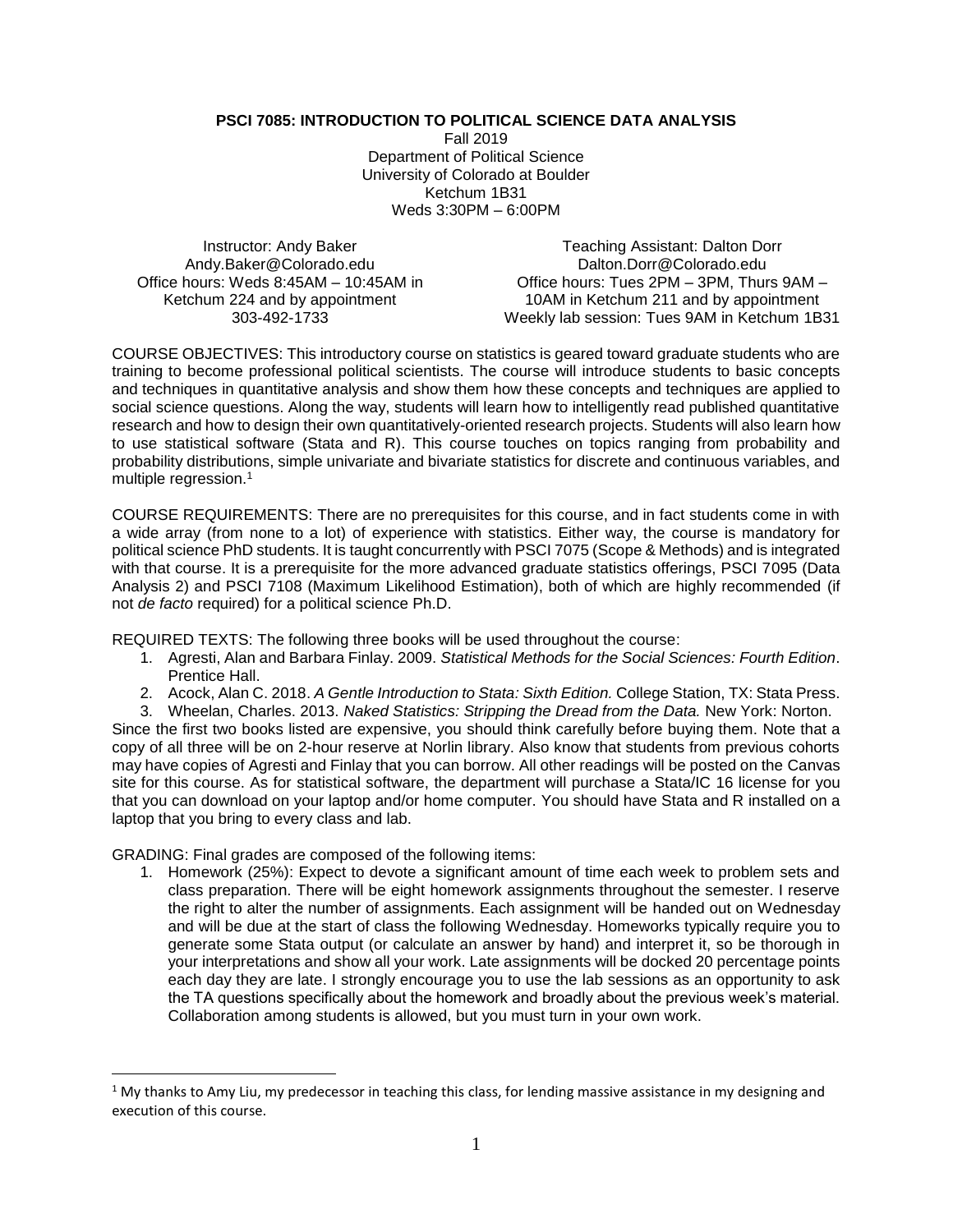- 2. Examinations (40%): There will be two exams, each worth 20% of your final grade. The midterm will cover everything in the first six weeks. The final will be cumulative, although with an emphasis on the second half of the course.
- 3. Final Paper (30%): A quantitatively oriented research paper of approximately 20 pages will be due at the end of the semester. This paper will demonstrate your competence in applying statistics to a specific research problem of your own formulation. Choose a topic, develop a hypothesis, and test it quantitatively. The format should be similar to that found in major political science journals such as the *American Political Science Review* or *Journal of Politics*. You are required to write the same paper for both this class and PSCI 7075. Note that I reserve the right to grade the paper differently from Professor Sokhey. Again, late papers will be docked 20 percentage points each day they are late.
- 4. Paper Prospectus (5%): To discourage last minute writing and to improve the quality of the paper, students must hand in a paper proposal in late October. Again, late writing assignments will be docked 20 percentage points each day they are late.
- 5. Poster Presentation: In conjunction with PSCI 7075, you will present your project in a poster session. The purpose of this poster session is threefold. First, as the session is open to the entire department, it will allow other faculty members and graduate students to learn more about your research interests. Second, since the session will be modeled much like the poster sessions at political science conferences, it will give you the experience to practice presenting your research. Finally, it will give you an opportunity to get additional feedback on your project. Further guidelines will be handed out later. Professor Sokhey and I will grade the poster presentation jointly, although it will only affect your final grade for his class.
- 6. Other Short Assignments: Professor Sokhey will have various short assignments due, some of which are related to the final paper for our classes. He and I will grade some of these jointly, although again these will only affect your final grade for his class.
- 7. Preparation and Attendance: I trust you to complete all the readings listed for each week prior to coming to class. I also expect you to attend each class session. Attendance is mandatory for both the Wednesday lectures and the Tuesday lab sessions. You get two freebie absences but then will be penalized one percentage point off your final semester grade for each missed lecture/lab beyond these two.

Final grades will be determined using the following percentage scale: A=94.0-100, A-=90.0-94.0, B+=87.0- 90.0, B=84.0-87.0, B-=80.0-84.0, C+=77.0-80.0, C=74.0-77.0, C-=70.0-74.0, D+=67.0-70.0, D=64.0-67.0, D-=60.0-64.0, F=<60.0. Please note that these are true cut-offs and there is no rounding.

COURSE SCHEDULE:

| <b>August 27</b> | Introduction<br>Lab: Purchasing and Downloading Stata and R            |
|------------------|------------------------------------------------------------------------|
| <b>August 28</b> | Lecture: Introduction<br>Read: (Acock) Chapters 1-4                    |
| September 3      | (Wheelan) Introduction, Chapters 1<br>Lab: introduction to Stata and R |
|                  | <b>Units of Analysis</b>                                               |
| September 4      | Lecture: Units of Analysis                                             |
|                  | Read: (Agresti and Finlay) Chapters 1-2                                |
| September 10     | Lab: Data Management in Stata and R                                    |
|                  | Data Management                                                        |
| September 11     | Lecture: Data Management                                               |
|                  | Read: (Wheelan) Chapter 7                                              |
| September 17     | Lab: Data Management in Stata and R                                    |
|                  | <b>Descriptive Statistics</b>                                          |
| September 18     | Lecture: Descriptive Statistics                                        |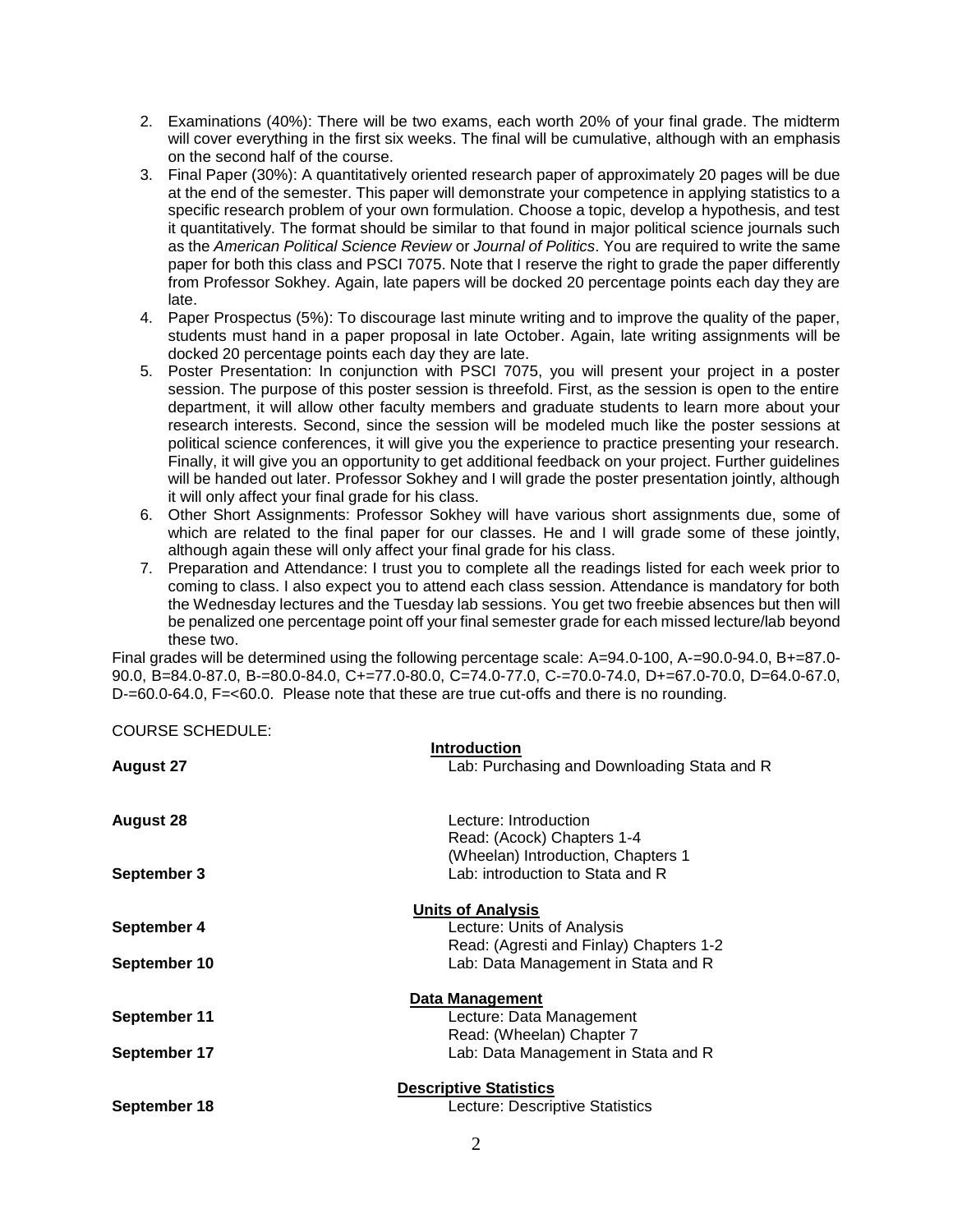|                                               | Read: (Agresti and Finlay) Chapter 3                                    |  |
|-----------------------------------------------|-------------------------------------------------------------------------|--|
|                                               | (Acock) Chapter 5<br>(Wheelan) Chapters 2, 3 and 4                      |  |
| September 24                                  | Lab: Univariate stats and graphs in Stata and R                         |  |
|                                               |                                                                         |  |
| September 25                                  | <b>Probability Distributions</b><br>Lecture: Probability Distributions  |  |
|                                               | Read: (Agresti and Finlay) Chapter 4                                    |  |
|                                               | (Wheelan) Chapters 5, 51/2, and 6                                       |  |
| October 1                                     | Lab: Probabilities and z-scores                                         |  |
| Inference                                     |                                                                         |  |
| October 2                                     | Lecture: Statistical Inference, Hypothesis tests                        |  |
|                                               | Read: (Agresti and Finlay) Chapters 5 and 6                             |  |
|                                               | (Wheelan) Chapters 8-10                                                 |  |
| October 8                                     | (Acock) Chapter 7<br>Lab: Mean hypothesis tests in Stata and R. Midterm |  |
|                                               | review                                                                  |  |
|                                               |                                                                         |  |
|                                               | <b>Midterm</b>                                                          |  |
| October 9<br>October 15                       | Lecture: MIDTERM<br>Lab: Midterm recovery                               |  |
|                                               |                                                                         |  |
| <b>Bivariate Associations</b>                 |                                                                         |  |
| October 16                                    | Lecture: Bivariate Associations I                                       |  |
|                                               | Read: (Agresti and Finlay) Chapter 7 and 8                              |  |
| October 22                                    | (Acock) Chapter 6<br>Lab: Cross-tabs and Chi-Square in Stata and R      |  |
|                                               |                                                                         |  |
| October 23                                    | Lecture: Bivariate Associations II                                      |  |
|                                               | Read: (Agresti and Finlay) Chapter 9                                    |  |
| PAPER PROSPECTUS due on October 28            | (Acock) Chapter 8                                                       |  |
|                                               |                                                                         |  |
| October 29                                    | Lab: Correlation and regression in Stata and R                          |  |
| <b>Multivariate Relationships</b>             |                                                                         |  |
| October 30                                    | Lecture: Multivariate Relationships I                                   |  |
|                                               | Read: (Agresti and Finlay) Chapter 10                                   |  |
|                                               | (Acock) Chapter 10                                                      |  |
| November 5                                    | Lab: Multiple regression in Stata and R                                 |  |
| November 6                                    | Lecture: Multivariate Relationships II                                  |  |
|                                               | Read: (Agresti and Finlay) Chapter 11 and 13                            |  |
|                                               | (Wheelan) Chapters 11, 12, and 13                                       |  |
| November 12                                   | Lab: Dummies and Interactions in Stata and R                            |  |
| <b>Regression Assumptions and Diagnostics</b> |                                                                         |  |
| November 13                                   | Lecture: Regression Assumptions and Diagnostics                         |  |
|                                               | Read: (Agresti and Finlay) Chapter 14                                   |  |
| November 19                                   | Lab: Regression diagnostics in Stata and R                              |  |
| November 20                                   | Lecture: More Regression Assumptions and                                |  |
|                                               | Diagnostics                                                             |  |
| December 3                                    | Lab: Regression diagnostics in Stata and R.                             |  |